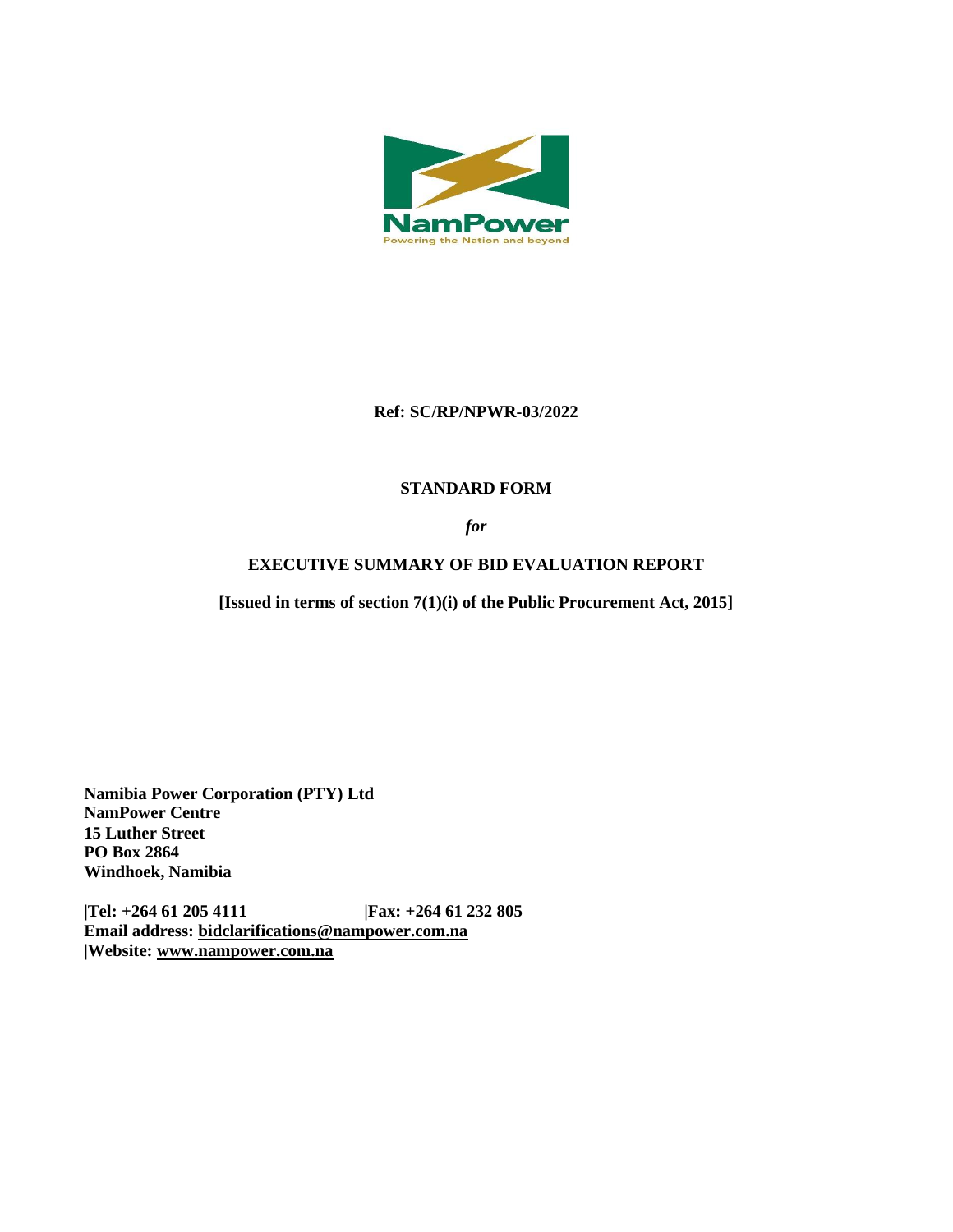#### **Executive Summary of Bid Evaluation Report**

### **Project Title**

#### **Reference number of procurement: SC/RP/03/2022**

- 1. **Scope of Contract:** Provision of Environmental Impact Assessment for the Proposed Erongo Substation and Associated Infrastructure
- 2. **Procurement method used:** Request for Proposals
- 3. **Date of Invitation of Bids**: 29 September 2021
- 4. **Closing date for submission of bids:** 05 November 2021
- 5. **Date and place of opening of bids:** 05 November 2021,
- 6. **Number of bids received by closing date:** 6
- **7. Responsiveness of bids:** 6

| <b>Bidder's Name</b>                 | <b>Pricing at Bid</b><br><b>Opening N\$</b> | <b>Responsive or</b><br>not | Reasons why bid is not responsive |  |
|--------------------------------------|---------------------------------------------|-----------------------------|-----------------------------------|--|
|                                      |                                             | responsive                  |                                   |  |
|                                      |                                             | (Yes/No)                    |                                   |  |
| Red-Dune Consulting cc               |                                             | N <sub>0</sub>              | • Technical, Scored 56%           |  |
| KPM Trading cc T/A KPM               |                                             | N <sub>0</sub>              | Company registration certificate  |  |
| <b>Environment Consulting</b>        |                                             |                             | has missing pages and is not      |  |
|                                      |                                             |                             | certified                         |  |
| D&P Engineers and Environmental      | 200 000.00                                  | Yes                         |                                   |  |
| Consultants                          |                                             |                             |                                   |  |
| Resilient Environmental Solutions cc | 208 380.00                                  | Yes                         |                                   |  |
| Green Gain consultants and           | 393 700.00                                  | Yes                         |                                   |  |
| Investment cc                        |                                             |                             |                                   |  |
| Omavi Geo-Technical and Geo          | 473 068.00                                  | yes                         |                                   |  |
| Environmental cc                     |                                             |                             |                                   |  |